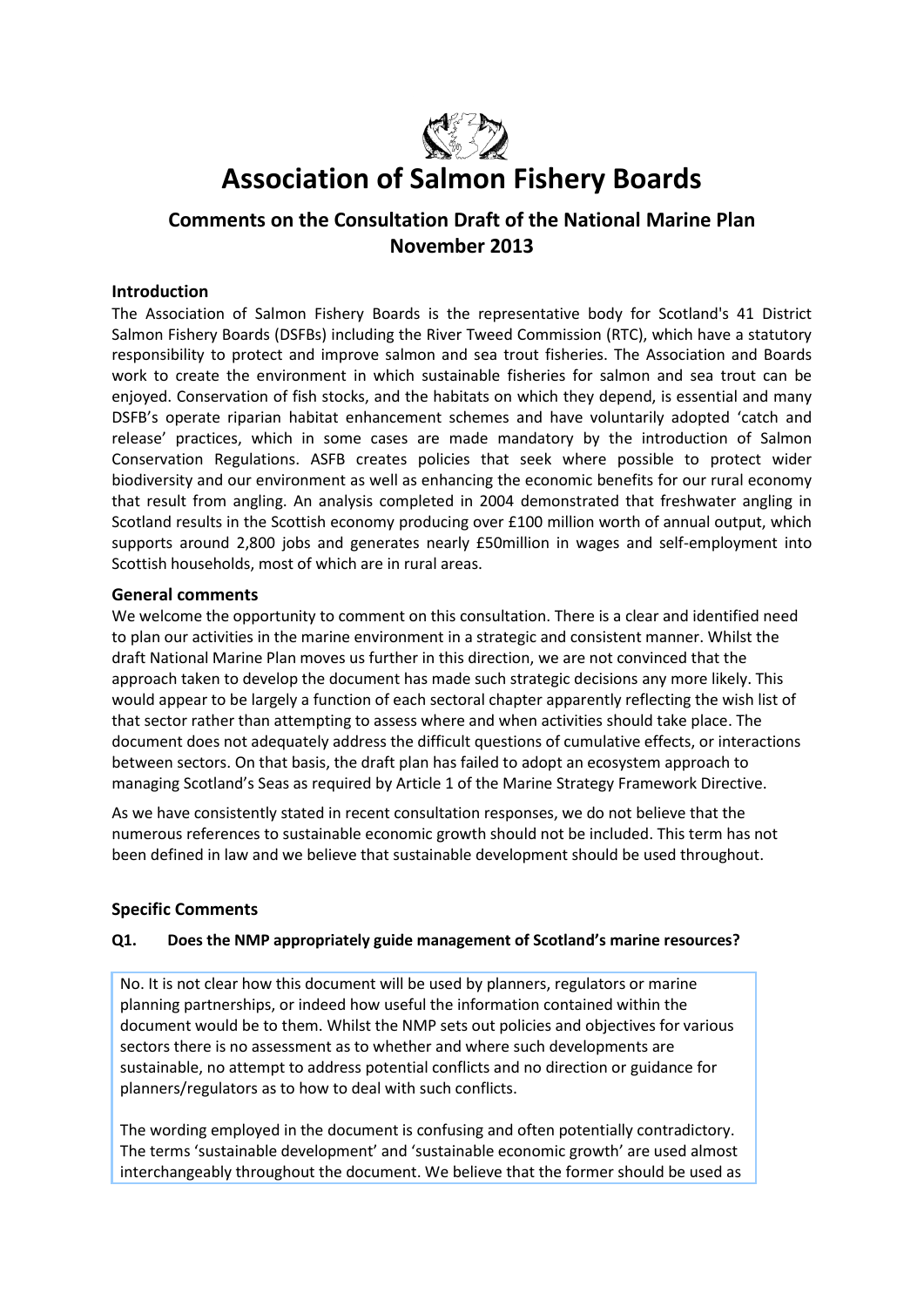this is the terminology in the general duties under the Marine (Scotland) Act 2010. In addition, the word 'sustainable' is overused to the point of becoming meaningless. As an example on page 24: *The National Marine Plan embodies a sustainable approach to planning, development and use of the marine area. A presumption in favour of <i>sustainable development and use is presented along with the other policies which are considered important in achieving a sustainable approach to sustainable economic growth*.

The purpose of the Marine (Scotland) Act 2010 was highlighted by Richard Lochhead in his comments to the Scottish Parliament's Rural Affairs, Climate Change and Environment Committee (RACCE) hearing on 8 May 2013. Mr Lochhead stated: *the purpose of the Marine (Scotland) Act 2010 is to protect our marine environment, so the outcome has to be that we find a way in which we can allow economic activity at sea while protecting the marine environment, which has to be the number one priority.*

We do not believe that the focus on sectoral growth is consistent with the comments above, particularly as many of these sectoral targets have not been subject to SEA or EIA. Until such time as the sustainability of such growth targets has been assessed (and in some instances the document makes clear that such assessments would not be possible until the completion of current and on-going work) it is entirely inappropriate to include such targets within the plan.

## **Q2. Does the NMP appropriately set out the requirement for integration between marine planning and land use planning systems?**

No. We do not believe that the draft plan provides a sufficient steer on how planners should integrate the two systems in practice. Policies GEN6 and GEN7 do not provide a framework in which such integration should take place, nor do they provide any guidance on which system should take priority or how differences or conflicting statements within the terrestrial and marine plans, or between different planning systems should be considered.

Going forward, it is important that there is a strong working relationship between the Marine Strategy Forum and the National Advisory Group for River Basin Management Planning. This has been raised at the MSF on a number of occasions, but has not yet been put in place.

## **Q3. Does the NMP appropriately guide development of regional marine planning? What, if any, further guidance is required for regional marine planners in terms of implementation and how to interpret the NMP?**

No. As stated above, it is not clear how this document will be used by planners, regulators or marine planning partnerships, or indeed how useful the information contained within the document would be to them. Whilst the NMP sets out policies and objectives for various sectors there is no assessment as to whether and where such developments are sustainable, no attempt to address potential conflicts and no direction or guidance for planners/regulators as to how to deal with such conflicts. There is no prescriptive or explicit guidance provided within the Plan to inform the preparation of regional marine plans. Further guidance for planners, regulators, marine planning partnerships and marine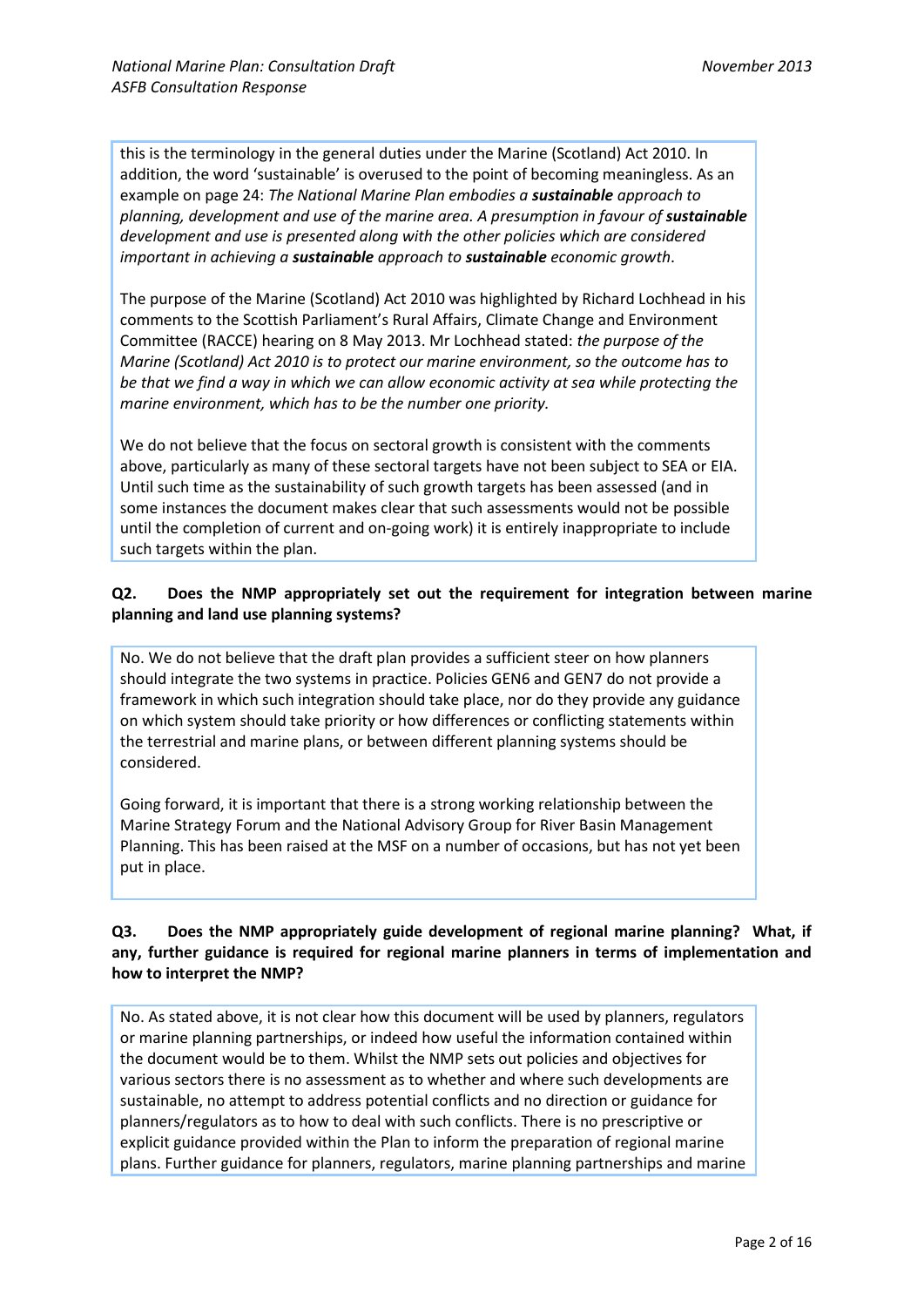users, is required, particularly in relation to nature conservation legislation and policy.

**Q4. The Marine Regional Boundaries Consultation proposed that in addition to regional marine planning, further integrated management of key marine areas would be achieved by designating the Pentland Firth; the Minches and the mouth of the Clyde as Strategic Sea Areas. Should the NMP set out specific marine planning policies for Strategic Sea Areas?**

If the National Marine Plan is developed in such a way that it adequately guides developments in a strategic manner, in accordance with the ecosystem approach, such specific policies would not be necessary.

## **Q5. Are the objectives and policies in the NMP appropriate to ensure they further the achievement of sustainable development, including protection and, where appropriate, enhancement of the health of the sea?**

Chapter 3 sets out the National Marine Plan strategic objectives, which include the UKwide High Level Marine Objectives and MSFD Good Environmental Status Descriptors. The former are set out under the five guiding principles of sustainable development, but each of these five principles is given an equal priority. This however, was not the way that these principles were set out by the UK Sustainable Development Strategy (as agreed by the Scottish Government). This document clearly states that: *We want to achieve our goals of living within environmental limits and a just society, and we will do it by means of a sustainable economy, good governance, and sound science*. This is vital as it clearly establishes that living within environmental limits and ensuring a strong, healthy and just society are the fundamental outcomes of sustainable development and the other three guiding principles are the means to deliver these outcomes, rather than a means unto themselves. Where a development is determined to be sustainable and appropriate it should go ahead, but there are equally strong reasons to identify areas in which no development should be permitted. In some cases these might even be areas where development has taken place in the past or present.

As far as the objectives themselves are concerned, ASFB has no difficulty with these – they are largely agreed at a UK or EU level and it would be inappropriate to suggest changes at this point. However, the relationship between these objectives and the following general and sectoral policies is not clear. All subsequent policies should be cross-referenced to ensure that they are in accordance with the HLMOs and GES Indicators. If they are not, they **should not** be included in subsequent chapters.

**Q6. Chapter 3 sets out strategic objectives for the National Marine Plan and Chapters 6 – 16 sets out sector specific marine objectives.** 

**Is this the best approach to setting economic, social and marine ecosystem objectives and objectives relating to the mitigation of and, adaptation to climate change?**

Whilst we believe that the approach of setting out strategic objectives and sector specific objectives is reasonable, we do not believe that in practice this approach has adequately considered cumulative effects of activities, incompatibilities and conflicts between sectors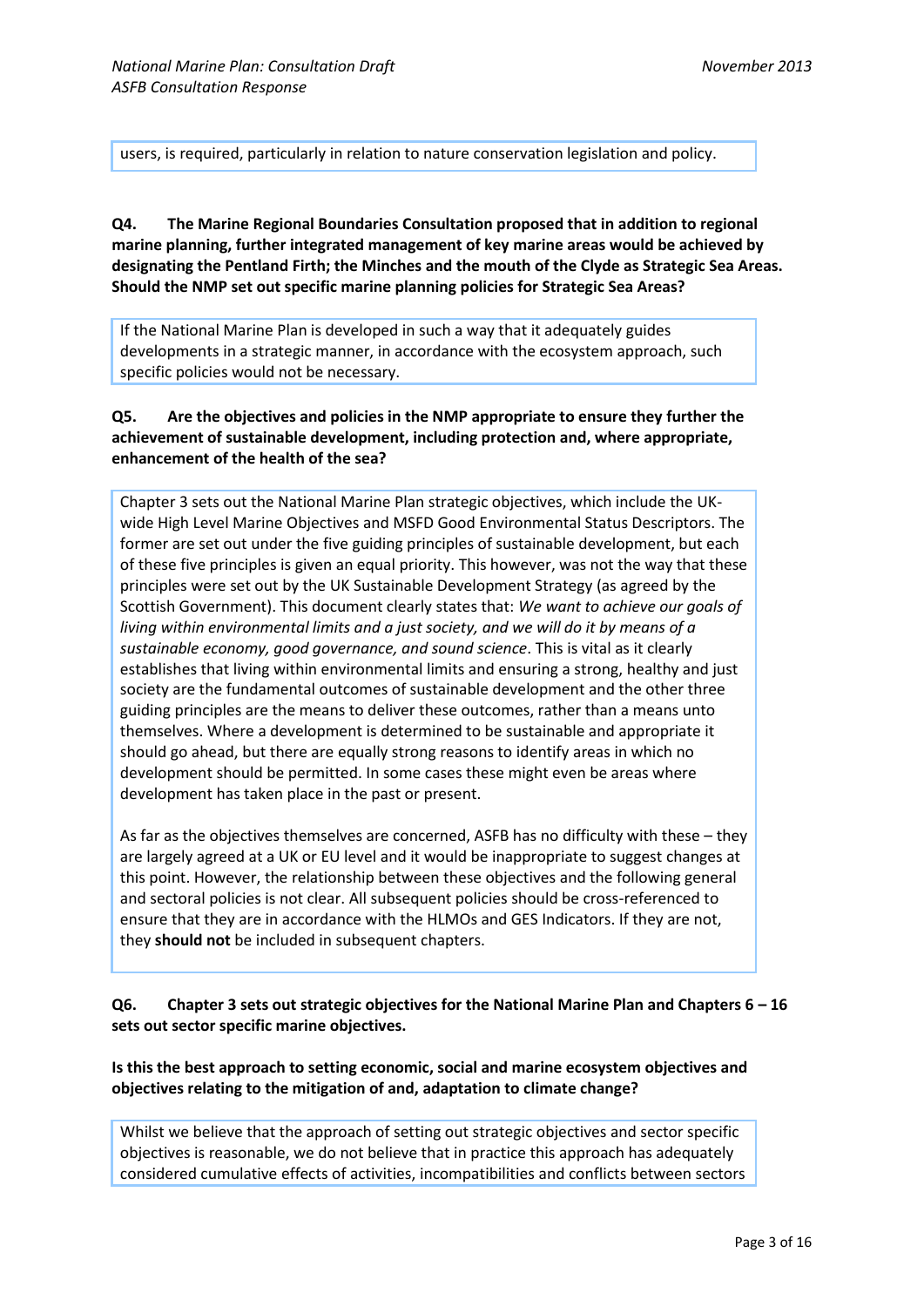and between their associated sector specific and strategic objectives. As stated above, there must be a clear linkage between the NMP objectives and the subsequent sector specific objectives. If the latter cannot be demonstrated to be consisted with the former, they should not be included in the plan.

We have commented above on the focus of the UK Sustainability Strategy on the goals of living within environmental limits and a just society. We believe that the overarching aim of the National Marine Plan must be the protection and enhancement of the Scottish Marine Area, and any development should be consistent with that aim in order to be considered sustainable.

No reference is made to the scoping study on marine ecosystem objectives (SNH Commissioned Report 341). This report recommends a two tier approach: National Marine Objectives aimed at improving the management of Scotland's seas, and achieving the agreed Vision for Scotland's Seas; 'Bottom-line' targets (termed marine ecosystem standards) to ensure that human activities are not damaging marine ecosystems and the environmental goods and services they provide. We support this process and believe that such bottom line targets, which should take into account cumulative impacts, are vital to ensure that marine activities occur within environmental limits.

## **Q7. Do you have any other comments on Chapters 1 – 3?**

#### No further comments

## **General Planning Policies**

**Q8. Are the general policies in Chapter 4 appropriate to ensure an approach of sustainable development and use of the marine area? Are there alternative policies that you think should be included? Are the policies on integration with other planning systems appropriate? A draft circular on the integration with terrestrial planning has also been published - would further guidance be useful?**

We would suggest that the document states explicitly the relationship between the text included as policies within the box and the supporting text. What status does the supporting text have? Is it in fact part of the policy?

GEN 1, 2 & 3: Please see our earlier comments relating to the way in which the 5 principles of sustainable development are set out in the UK sustainable development strategy. For a development or activity to be sustainable it must respect all five principles of sustainable development. It is therefore unclear how GEN 2 and 3 should be interpreted. It could be argued that these policies are an attempt to put greater emphasis on economic benefits and social benefits respectively, to the detriment of the other 3 principles. We believe that a general policy relating to sustainable development (as defined above) should replace the first 3 general policies, as by definition, **any** development which was sustainable (as defined in the UK SDS) would meet all three of these policies.

GEN 4: We do not understand this – it does not appear to be a policy and should not be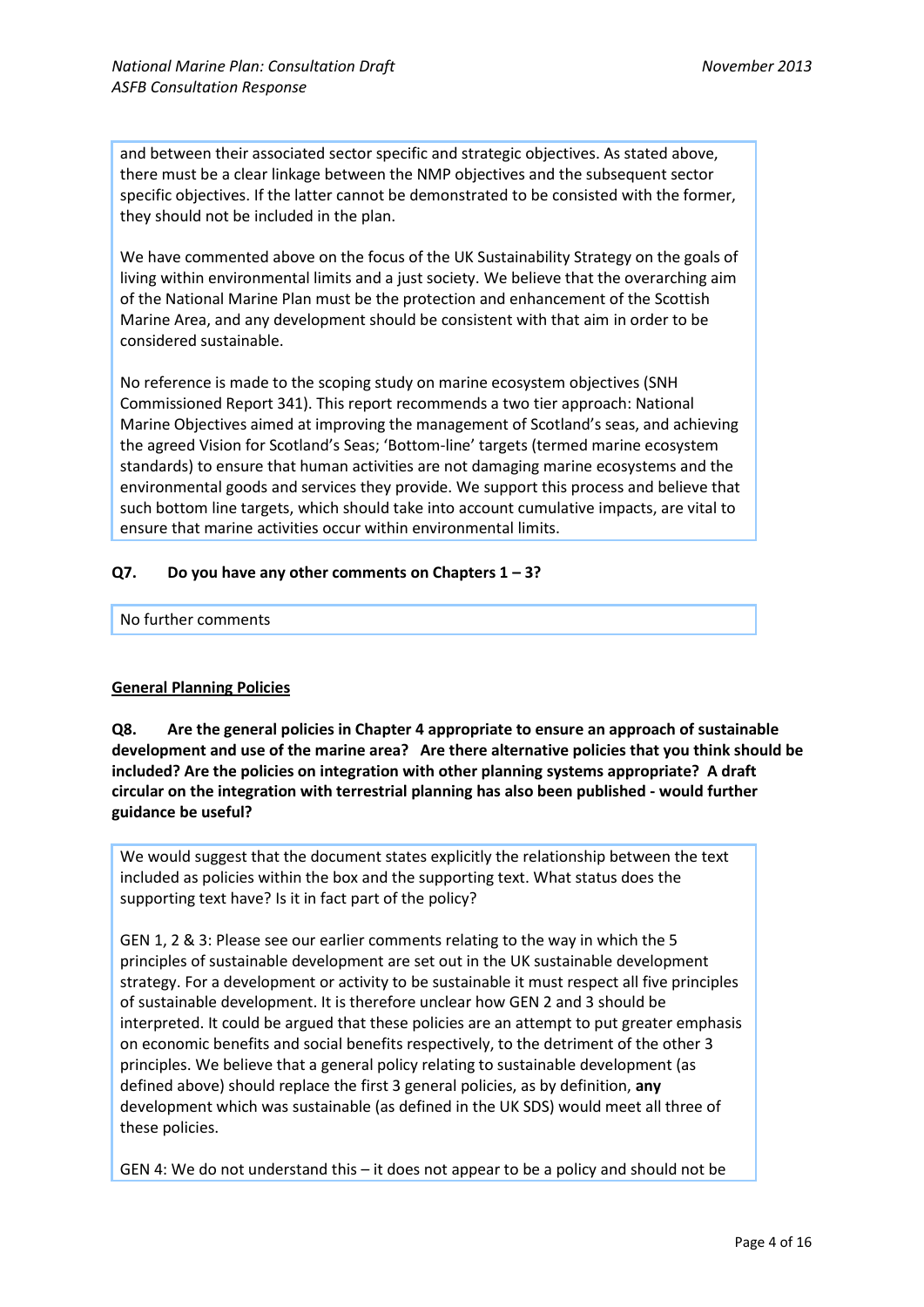retained within the plan.

GEN 6: Please see our comments on Q2 above. This policy should detail how differences or conflicting statements within the terrestrial and marine plans, or between different planning systems should be dealt with. There should also be a clear statement as to how prioritisation between different planning systems should take place. We would be concerned if consent through one planning system was used as a relevant consideration in determining consent through another planning system, rather than assessing the development on its own merits.

GEN 7: Whilst we support this policy, we are concerned that the only mention of an '*other statutory plan*' is River Basin Management Plans. There should be an attempt to highlight all such considerations, at least in an annex.

GEN 9: We strongly support this policy, but we are not clear how this would work in practice. If, for example, it was established that a developer had failed to undertake such engagement (and we can cite numerous examples where this has not been the case), would this be taken into account in any subsequent planning decision? If so, what weight would such a consideration be given? More information on how this policy will work in practice is required.

GEN 10: We believe there should be a stronger emphasis on the precautionary principle.

GEN 11: Whilst we support this policy, we believe that reference should also be made to the Water Framework Directive, as is the case with GEN 18.

GEN 16: We believe that this policy should make specific reference to cumulative impacts of noise.

## **Q9. Is the marine planning policy for landscape and seascape an appropriate approach?**

No comment

## **Q10. Are there alternative general policies that you think should be included in Chapter 4?**

No comment

#### **Guide to Sector Chapters**

#### **Q11. Do you have any comments on Chapter 5?**

#### **Are there other sectors which you think should be covered by the National Marine Plan?**

#### No comment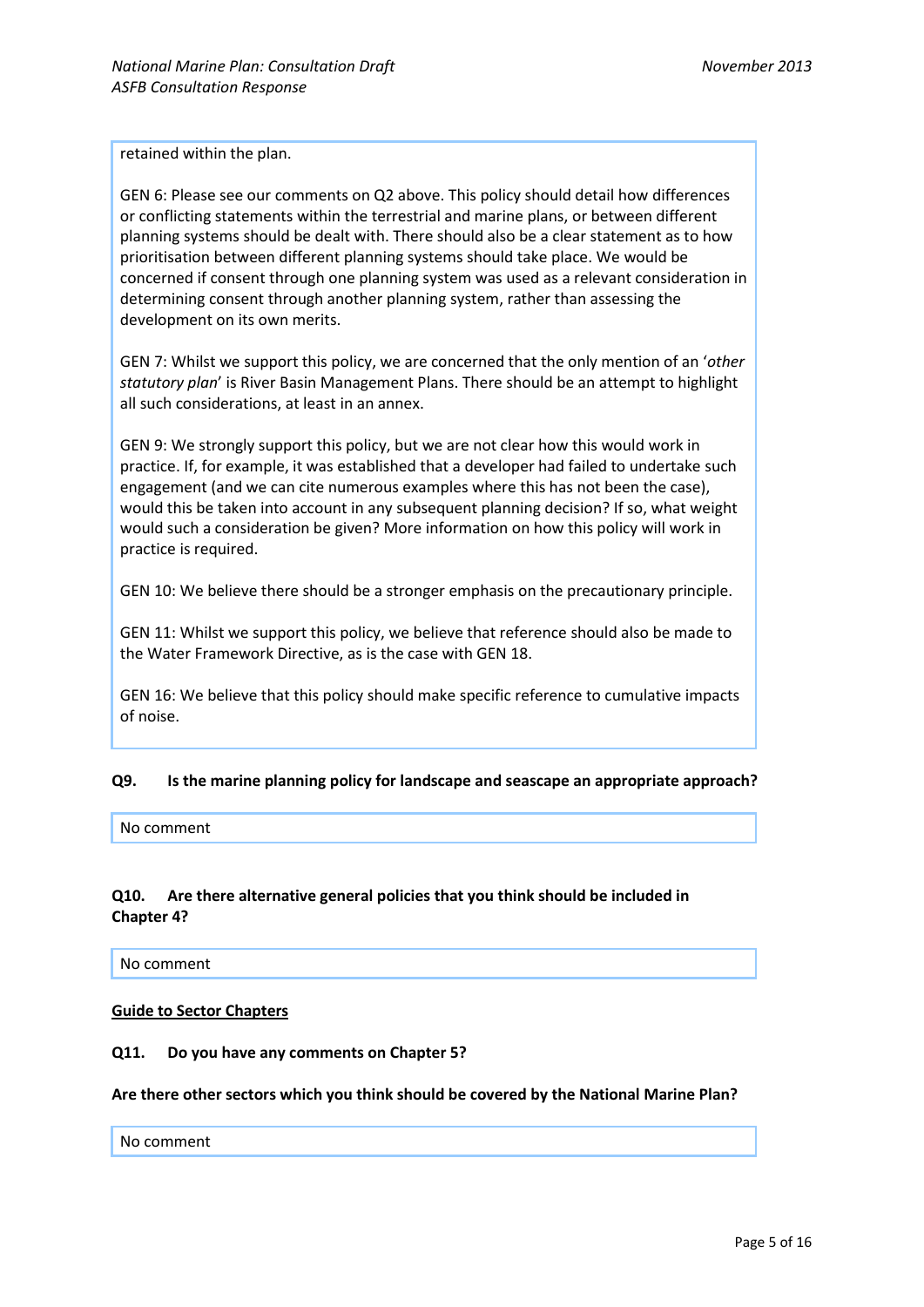## **Sea Fisheries**

## **Q12. Do you have any comments on Sea Fisheries, Chapter 6?**

Scotland's Marine Atlas identifies '*fishing, which impacts the seabed and species*' as one of the two significant, widespread pressures on the Scottish marine area. It is therefore unacceptable that reduction of this pressure is not addressed as a specific objective for commercial fisheries. Qualitative Descriptor 6 of the Marine Strategy Framework Directive requires that: *Sea-floor integrity is at a level that ensures that the structure and function of the ecosystems are safeguarded and benthic ecosystems, in particular, are not adversely affected.* Like all other species, wild salmonids rely on a healthy, wellfunctioning marine environment during the marine phase of their life-cycle and some commercial fishing gear has the clear potential to adversely affect large areas of seabed.

We recognise that the polies in this chapter have the potential to address some of these issues, but the way in which these policies are drafted, means that potentially contradictory policies are included under the same heading. We believe that strategic protection of seabed integrity is an essential step in recovering our marine environment, whilst being cognisant of the potential for displacement of activities. In many inshore areas there could be a win-win for wider environmental concerns (such as sensitive benthic habitats included on the draft list of priority marine features) and wild salmonid stocks, particularly sea trout. On that basis we believe that that the second bullet point of FISHERIES 3 (*improved protection of the seabed through effective identification of high risk areas and management measures to mitigate the impacts of fishing where appropriate*) should be included as a specific, standalone policy.

## **Q13. Are there alternative planning policies that you think should be included in this Chapter?**

See above

#### **Aquaculture**

## **Q14. Does Chapter 7 appropriately set out the relationship between terrestrial and marine planning for Aquaculture? Are there any planning changes which might be included to optimise the future sustainable development of aquaculture?**

No. Indeed, it is not clear where Chapter 7 even attempts to do so. There is no reference to the Town and Country Planning Act or the Controlled Activities Regulations. We are content that this relationship is adequately set out in the Draft Planning Circular, but we could find no reference to this document in the draft plan. We were intrigued to see that the Draft Planning Circular includes the following statement (Para 77): '*The Scottish Government expects that, in time, regional marine plans, and any supplementary plans or guidance associated with them, will provide the principal spatial framework for decisions about the location of new aquaculture development*'. We understand that this was discussed, and rejected, during the Parliamentary stages of the Marine (Scotland) Bill and so we are not clear where this statement has come from. It would appear slightly at odds with the earlier statement (Para 69) that: '*The Act empowers the Scottish Ministers to order that marine fish farming is not development under the terrestrial planning system.*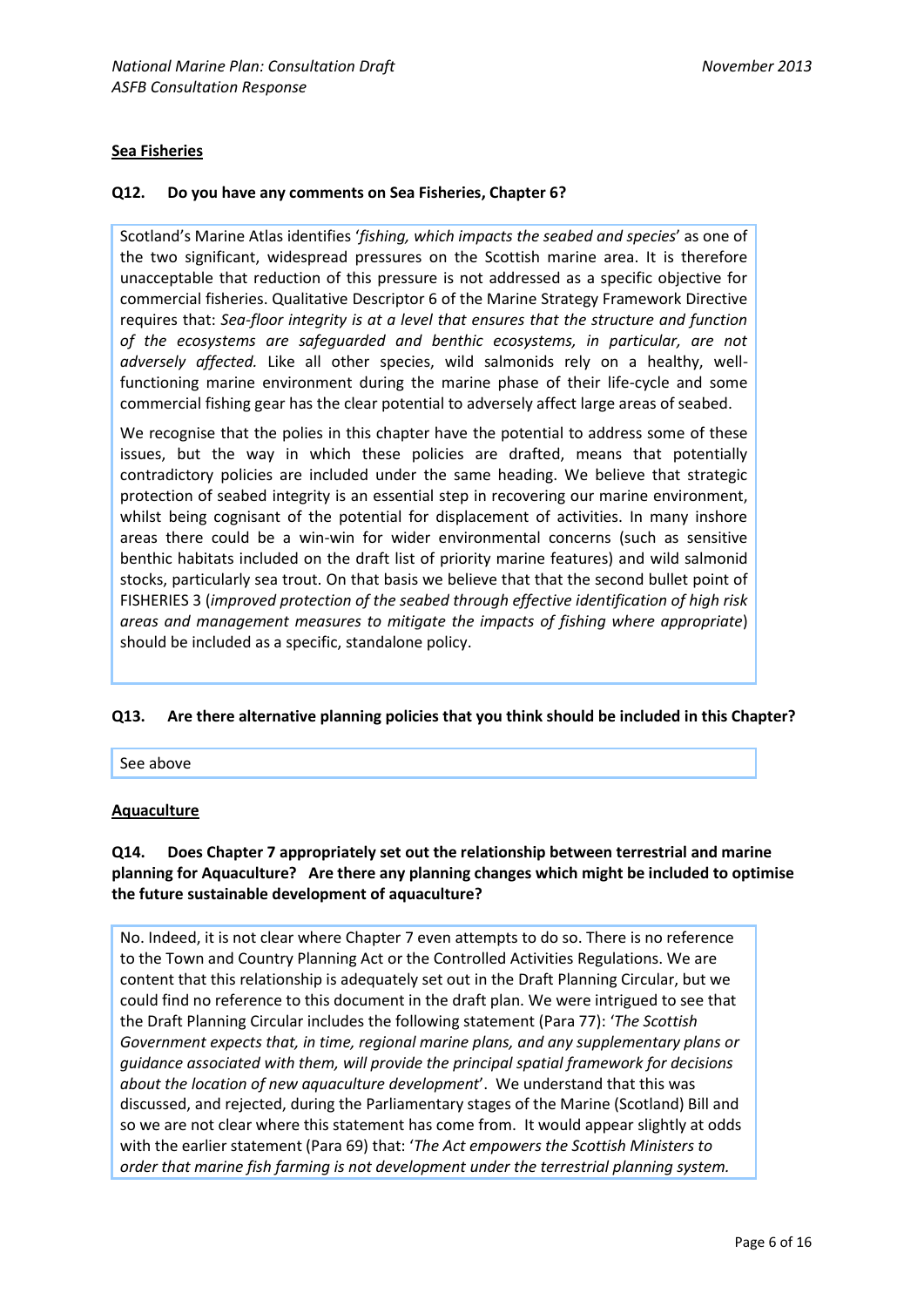*The effect of such an order, which can only be made with the consent of the planning authority affected*…' We would be interested to hear what discussions have taken place between the planning authorities and Scottish Government in relation to the statement in paragraph 77.

## **Q15. Do you have any comments on Aquaculture, Chapter 7?**

## **Objectives**

We have a number of specific concerns related to the objectives set out in Chapter 7. The first objective is not governed by the marine plan and therefore should be omitted. Whilst we recognise that the industry has a target of increasing production, and indeed that this target is supported by Government, it is inappropriate to include such sector-specific targets within the plan. The plan should set the over-riding objectives, *within which* such targets must be delivered. Sectoral wish-lists (whether supported by Government or not) should then be examined in the light of those over-riding objectives. There is no mention of any assessment of the environmental carrying capacity for such growth in production. On that basis it is impossible to place a figure on a level of growth which is sustainable. The growth targets included in the draft plan have not been subject to *a specific* SEA or HRA and indeed, Part 4 makes clear that Marine Scotland Science has yet to undertake a project to identify areas of opportunity and constraint for both finfish and shellfish sectors. On that basis we do not support the growth targets expressed in this chapter and strongly advocate that such targets are removed from the specific objectives and policies in the plan.

We remain unclear on the ability of marine planning system to achieve several of these objectives. For example: '*secure quality employment and sustainable economic activity in remote and rural communities'* or '*maximise benefits to Scotland from the Scottish aquaculture value chain'*.

## **Living Within Environmental Limits**

As mentioned above, there has been no assessment of the environmental carrying capacity of the environment for aquaculture. We support the presumption against further finfish farm development on the north and east coasts of Scotland to help safeguard migratory fish species. However, there are also important salmon and sea trout fisheries (from both a socio-economic and conservation perspective) within the aquaculture zone which could and should benefit from area-based protection. This was the basis for the development of a locational guidance planning tool by Rivers and Fisheries Trusts of Scotland. This work was funded by Marine Scotland, and it is clear that the resulting model has a significant role to play in the aquaculture planning process (and indeed it is already being used). District Salmon Fishery Boards are statutory consultees in the aquaculture planning process and on that basis, we believe that reference to this planning tool, suitably qualified, should be included within the National Marine Plan.

This chapter is the only sectoral chapter not to have a section on interactions with other sectors and instead includes some information relating to this in the 'living within environmental limits section'. Chapter 5 makes clear that all subsequent chapters should have a section on interactions. Given the high profile of potential impacts between aquaculture and wild fisheries in particular, we believe that this is a serious oversight.

On page 61, impacts on wild salmonids are discussed – '*Sea lice are natural parasites and*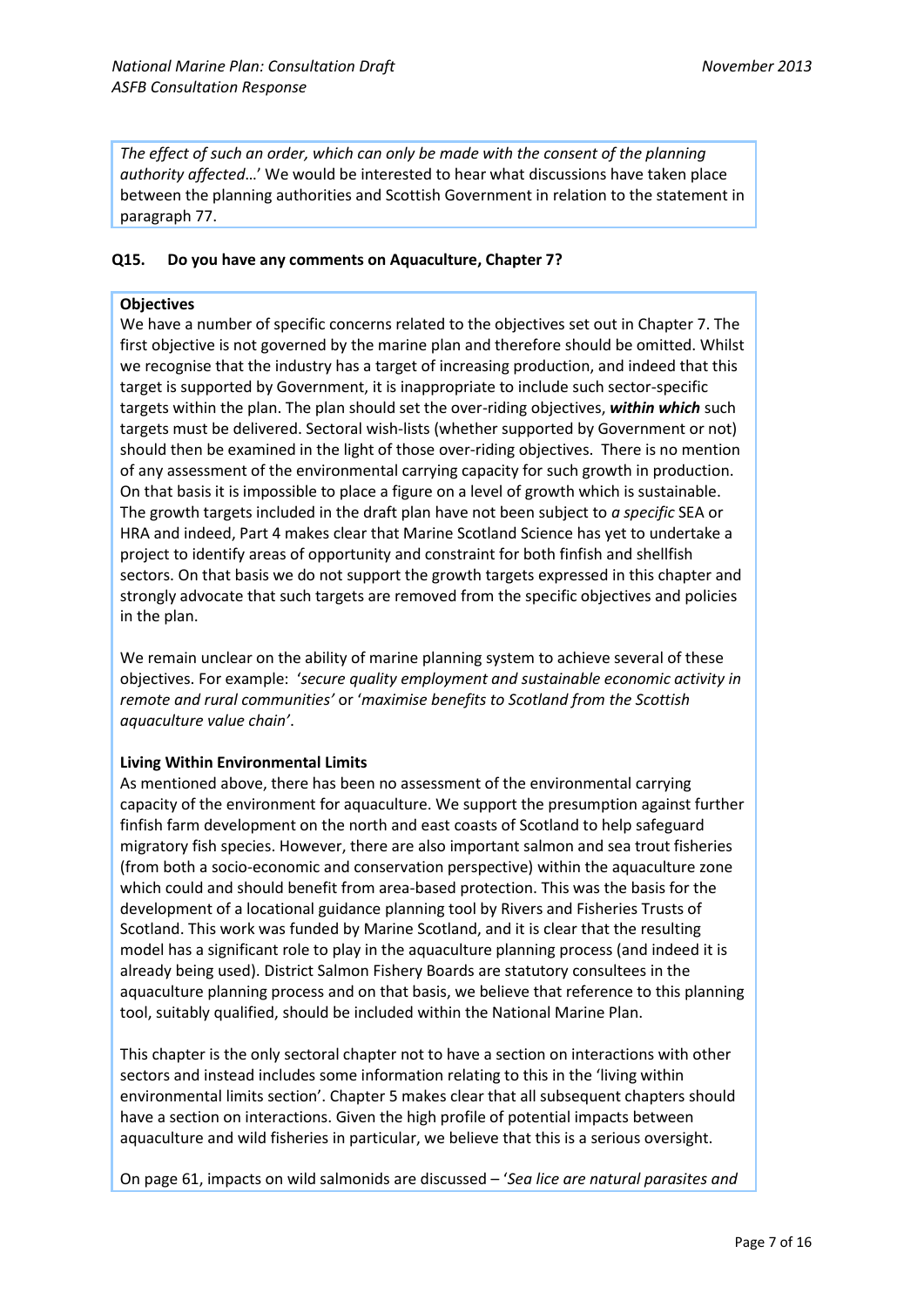*can pass between wild and farmed fish and vice versa*'. This statement fails to recognise the vast discrepancy between the number of potential hosts for such parasites in populations of wild and farmed fish. As a very rough estimate more than 95% of salmonid fish in Scottish coastal waters are farmed fish and therefore the *only* interaction which the plan and the regulatory framework can seek to address is the movement of sea lice from farmed to wild fish. Movement of natural parasites from wild to farmed fish is not under any form of human control and can only be addressed by an industry move to closed containment.

## **Climate Change**

One aspect of the climate change section which is not covered is that warming waters may result in an additional generation of sea lice per year, as has recently been experienced in southern Ireland. This has implications for the control of parasites and interactions with wild fish.

It is not clear why Map 10 receives such high prominence in the plan, or indeed is included in the policies (see below). This map only relates to benthic impacts of finfish aquaculture and does not consider any of the other potential impacts.

## **Part 3: Planning Policies**

AQUACULTURE 1: We believe that the wording of this policy is more appropriate than the objective to grow the industry.

AQUACULTURE 2: Specific reference to the location guidance arising from RAFTS' Managing Interaction Aquaculture Project should be made here.

AQUACULTURE 3: See comments above

AQUACULTURE 4: This policy is extremely limited in scope and should be removed. It is clear that nutrient enhancement and benthic impact are only two of several potentially significant impacts of aquaculture. Presumably the MSS project included under 'The Future' will supersede this policy. If this policy is to be retained, it should include specific reference to the MSS project.

AQUACULTURE 7: We support this policy, but it should be expanded to encompass the continual review of Farm Management Areas for reasons of disease and parasite control, particularly in the light of MSS work on sea lice dispersal.

AQUACULTURE 10: Whilst we support the need for pre-application consultation (see our comments relating to GEN 9 in Q8 above) we do not believe that the purpose of consultation is to seek support for an application. Rather it is to inform and help identify and address/mitigate the concerns of stakeholders. This policy should be reworded to that effect and avoid reference to aquaculture developers actively seeking community support for their projects. Due to the high profile of potential impacts between aquaculture and wild fisheries in particular, we believe that specific reference should be made to wild fish interests in this policy.

AQUACULTURE 12: Whilst we are comfortable with the references to wrasse as a biological control for sea lice on Page 59, we do not believe that this should form a specific policy in the National Marine Plan. The use of wrasse is still in its infancy in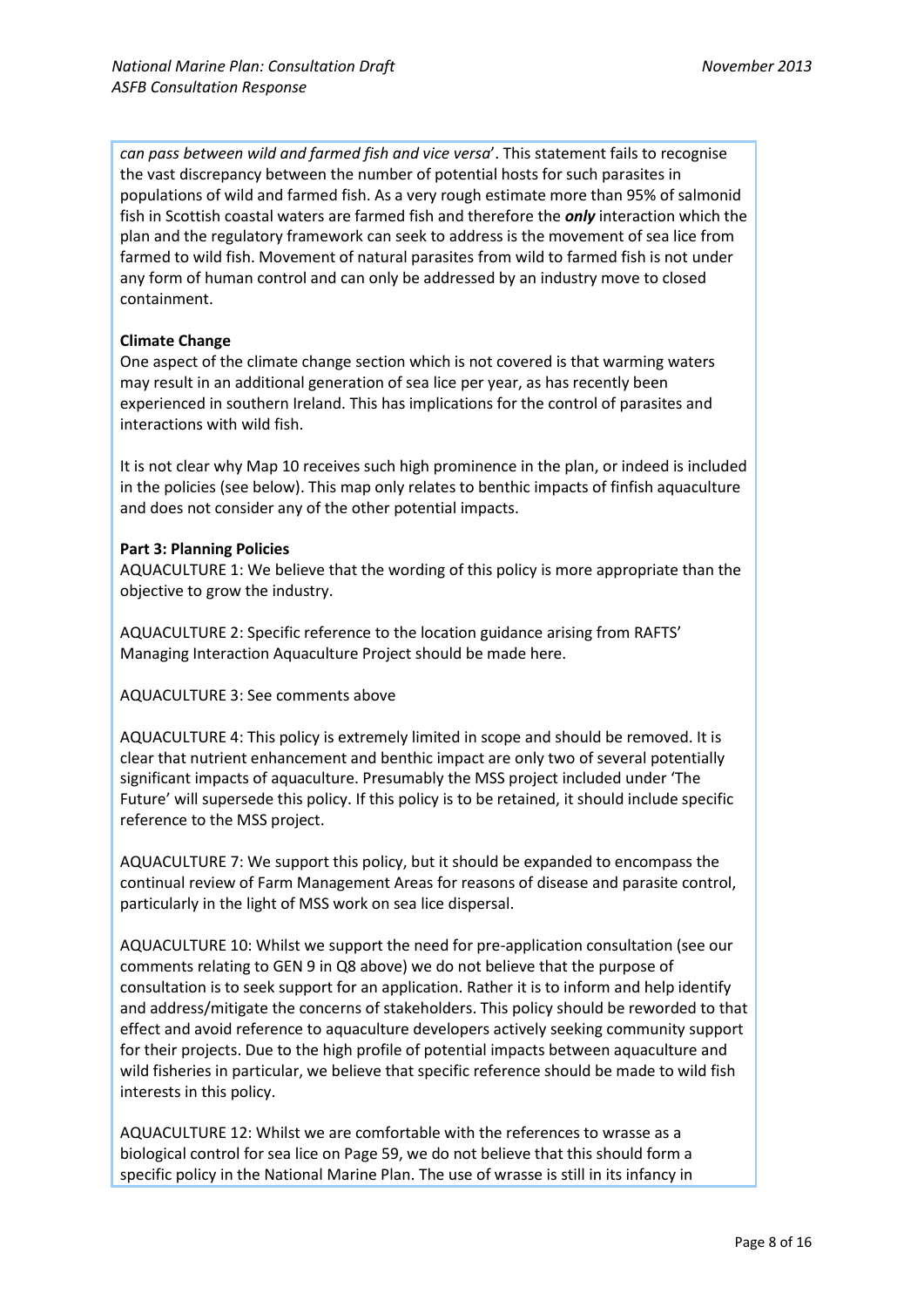Scotland and whilst there may be great potential for biological control we are concerned at the high profile that this aspect is given within the marine plan. We are unclear about, and therefore uncomfortable with, the precise meaning of the word *encouraged* in this policy. Does this mean, for instance, that planning applications which include wrasse will be looked on more favourably through the planning and licensing systems? We believe it is unlikely that the use of wrasse would form a binding condition of consent and therefore there would be nothing to stop an operator stating that they intend to use wrasse, simply in order to increase the likelihood of consent. On that basis, we believe that this wording needs careful consideration.

We believe that reference should be made to the North Atlantic Salmon Conservation Organisation International goals (as agreed by the International Salmon Farmers' Association):

- 100% of farms to have effective sea lice management such that there is no increase in sea lice loads or lice-induced mortality of wild salmonids attributable to aquaculture
- 100% of farmed fish to be retained in all production facilities

These should be the minimum standards for 'sustainable' growth of the industry.

## **Q16. Are there alternative planning policies that you think should be included in this Chapter?**

An earlier draft of the document included the following objective: '*Reduce the environmental impact of aquaculture through good husbandry practice and bioremediation*'. We believe that this must remain a key objective, especially in the light of the industries target (supported by Scottish Government) to significantly increase production.

There are no specific policies relating to Farm Management Agreements/Statements. Whilst it could be argued that these are specific legal requirements of the Aquaculture and Fisheries (Scotland) Act 2013, the same argument could also be put forward for the Scottish Technical Standard, which does have a specific policy.

## **Wild Salmon and Migratory Fish**

## **Q17. Do you have any comments on Wild Salmon and Migratory Fish, Chapter 8?**

#### **Objectives**

We are unclear of the significance of the first objective to the National Marine Plan. On that basis we believe that it should be dropped, unless it is clarified how marine planning will be used for the management and regulation of migratory fish and fisheries. We would be content however, if this objective was redrafted to be consistent with the specific policy on Page 70.

#### **Background and Context**

We understand from discussions with officials that chapter 8 is intended to have a somewhat different emphasis than other chapters, as it is primarily about the effects of other sectors on such species. It would be useful if this aspect was more clearly explained in the background and context section (and past, current and potential future pressures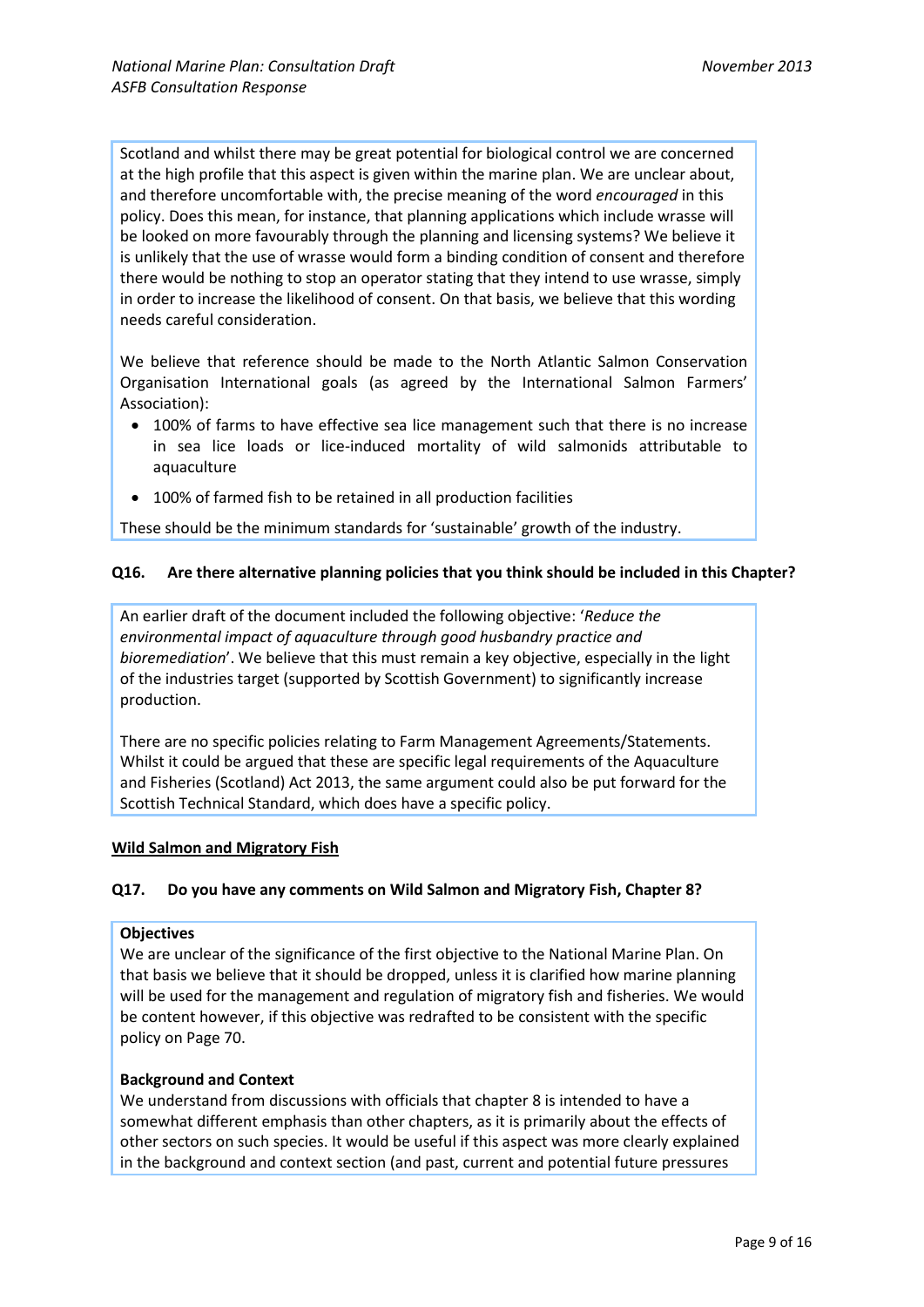should be included). In the absence of such an explanation there is a clear expectation that a number of key issues should be covered by this chapter. These issues would include: exploitation rates within the fisheries; commitments under the North Atlantic Salmon Conservation Organisation; and various issues relating to the management of mixed stock fisheries. On the latter point, it is not possible to make an assessment of the impact of coastal netting on individual stocks until the river of origin of the fish exploited by the fisheries can be characterised. Genetic analysis to determine the origins of salmonids caught in coastal netting in NE England established that coastal T&J nets are mixed stock fisheries (with approximately 80% of catches originated from Scottish rivers). This led to Defra's decision to include T&J nets in their existing phase out of coastal drift netting in North-East England. It would be a significant omission if this issue was not addressed by the marine plan (at the very least in the background and context section).

We are surprised that there is no mention of the conservation status of Atlantic salmon and sea trout, either at an International or National level. Map 11 should highlight the 17 SACs designated for Atlantic salmon in freshwater. In an SAC, member states must take measures to maintain or restore the listed species and such measures may need to be implemented outside the SAC (i.e. within the marine environment). The marine phases of both Atlantic salmon and sea trout are included on the draft list of Priority Marine Features - the habitats and species of *greatest conservation importance* in inshore waters. They are therefore candidates for protection, particularly under the 'wider seas' pillar of the Scottish Government's Marine Nature Conservation Strategy. This is particularly important, given the emphasis of the policy on Page 70. In our experience it is the Habitats Directive which has been the primary driver for such protection.

There is no reference to the role of District Salmon Fishery Boards, Fishery Trusts or indeed Marine Scotland, SNH or SEPA in the management of salmonid fisheries. If this chapter is to be useful to marine planning partnership and developers, it is important that the various roles of such bodies are set out in this chapter.

## **Interactions with other sectors**

Commercial fishing should be included within this section. As noted above, there is significant potential for mobile gear to significantly impact upon marine feeding areas for sea trout. In addition, the SALSEA programme identified the potential for accidental bycatch of Atlantic salmon in pelagic trawl fisheries. It is now possible to identify corridors at sea that could be protected spatially and/or temporally from fishing pressure (in addition to other pressures such as marine renewables and aquaculture).

Reference should be made to the current scoping work being carried out by MSS in relation to marine renewables and migratory fish.

## **Living Within Environmental Limits**

It is not clear what the relevance of including catch statistics for only one year (2012) is.

## **Climate Change**

The focus of the climate change section is on climate change impacts in fresh water. Whilst such impacts will be expected to occur, it is not clear why the draft *marine* plan does not focus on those impacts in the marine environment. Recent research has demonstrated that changes in sea surface temperature, and associated changes in the distribution of prey items, correlate strongly with recent declines in marine survival of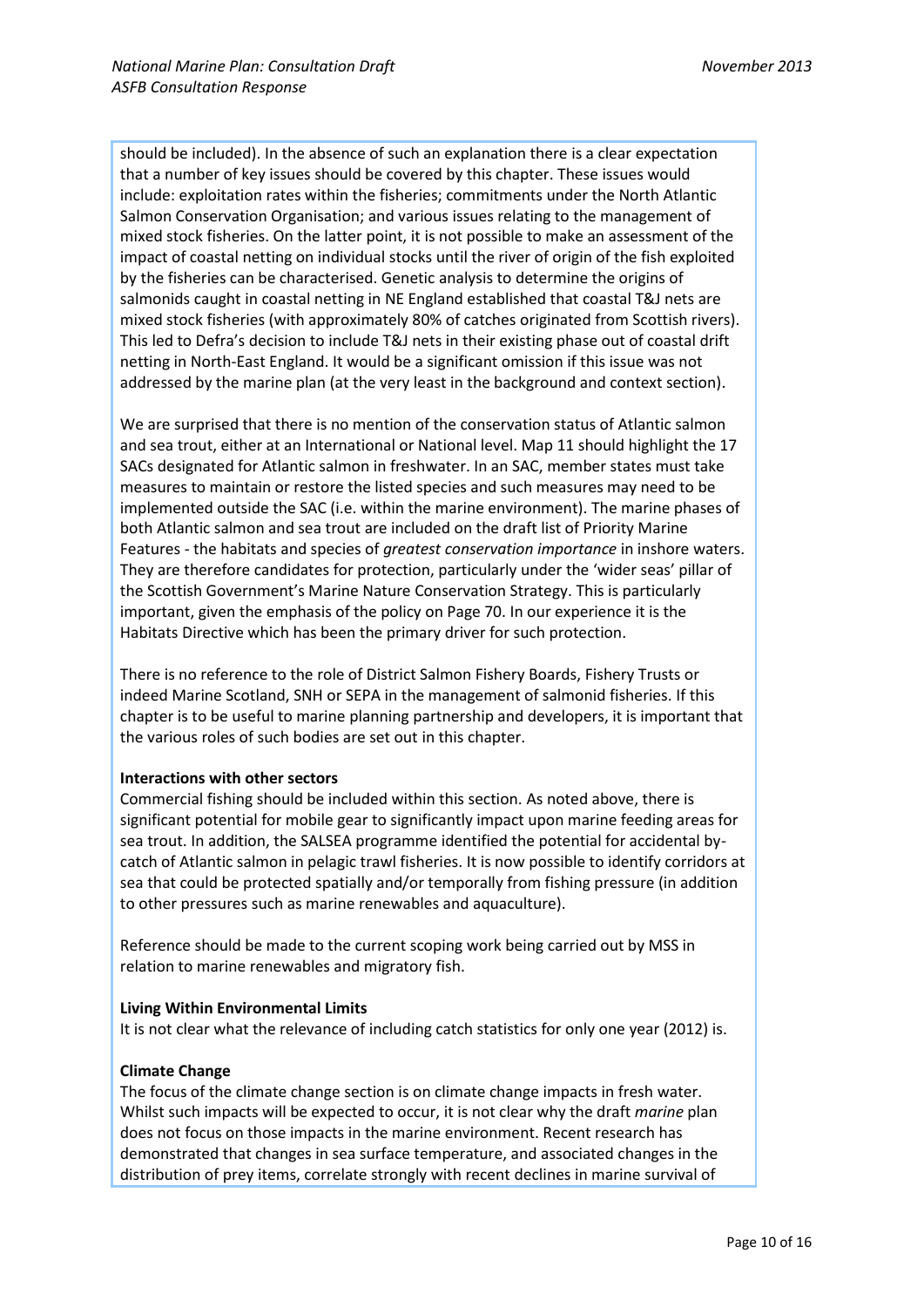Atlantic salmon – there is no mention of this in the document. A key strategy for mitigating climate change is to reduce human induced pressures on those species which are susceptible to the effects of climate change. The National Marine Plan has a vital role to play in building the resilience of species and habitats at risk from climate change impacts. A key aspect of this is to minimise human induced pressures (e.g. fisheries, marine developments including aquaculture and exploitation of the species) in order to preserve stocks.

## **Part 3**

We welcome the as yet unnamed policy which recognises that the impact of developments on migratory fish should be considered in marine planning and decision making processes.

#### **Q18. Are there alternative planning policies that you think should be included in this Chapter?**

A previous draft included an objective to '*limit impact of coastal mixed stock fisheries and encourage reduction in annual catches to help preserve stocks'.* We believe that this objective should be reinstated.

#### **Oil & Gas**

#### **Q19. Do you have any comments on Oil and Gas, Chapter 9?**

No specific comments, subject to the retention of the policy within Chapter 8, which we would hope encompasses any and all impacts of the oil and gas sector on migratory fish. This policy should be cross referenced within the chapter.

#### **Q20. Are there alternative planning policies that you think should be included in this Chapter?**

No comment

#### **Carbon Capture & Storage (CCS)**

#### **Q21. Do you have any comments on Carbon Capture and Storage, Chapter 10?**

See answer to Q19.

## **Q22. Are there alternative planning policies that you think should be included in this Chapter?**

No comment

#### **Offshore Renewable Energy**

#### **Q23. Should the NMP incorporate spatial information for Sectoral Marine Plans?**

No comment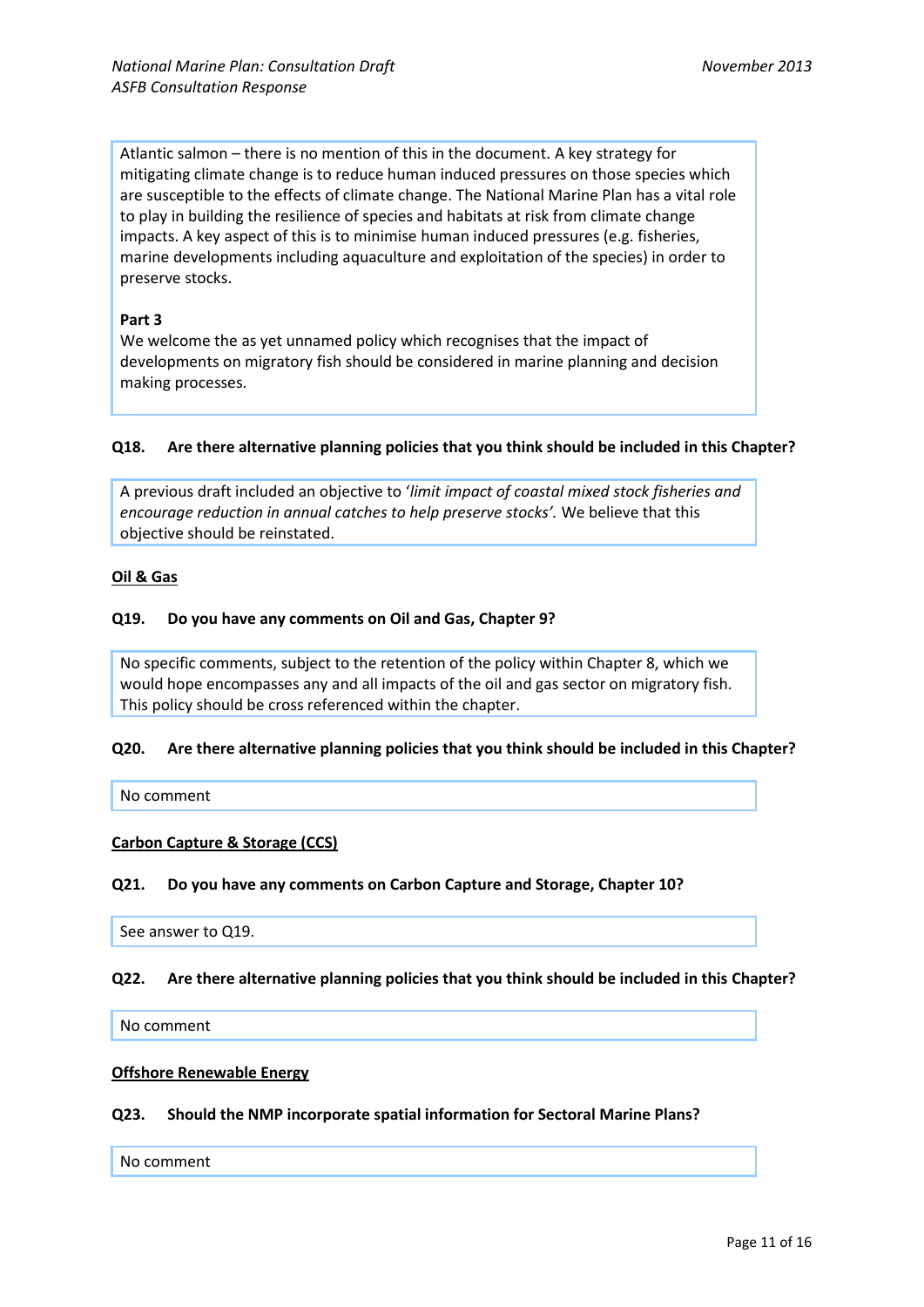## **Q24. Do you have any comments on Offshore Renewable Energy, Chapter 11?**

#### **Objectives**

We are not sure that 'promotion' is the most suitable language to be employed in the National Marine Plan. More appropriate wording might be: To ensure that development of offshore wind, wave and tidal renewable energy is sustainable and occurs in the most suitable locations.

We do not support objective 2. See our previous comments relating to sustainable economic growth.

#### **Interactions with other users**

Specific reference should be made to potential impacts on migratory fish and fisheries. Significant research effort is currently being focussed on this issue and the MSS research strategy should be specifically mentioned in this chapter.

#### **Policies**

RENEWABLES 1: This policy should be qualified to ensure that any such proposals are consistent with the National Marine Plan and meet the requirements of nature conservation legislation including MPA designations.

RENEWABLES 5: The policy within chapter 8 should be cross-referenced here.

RENEWABLES 7: We support this policy but it should be expanded to include the following text: *to an appropriate and consistent depth to mitigate for any potential effects on marine species*.

RENEWABLES 9: We support the need for pre-application consultation but we believe that the reference to *users*, should be expanded to *relevant stakeholders* – please also see our comments relating to GEN 9 in Q8 above.

#### **The future**

This section appears to make an assumption that all renewable developments within Round 3 and the Scottish Territorial Waters sites will be delivered. This is not appropriate as all applications must be determined according to due process.

**Q25. Are there alternative planning policies that you think should be included in this Chapter?**

No comment

## **Recreation and Tourism**

## **Q26. Do you have any comments on Recreation and Tourism, Chapter 12?**

#### No comment

**Q27. Are there alternative planning policies that you think should be included in this Chapter?**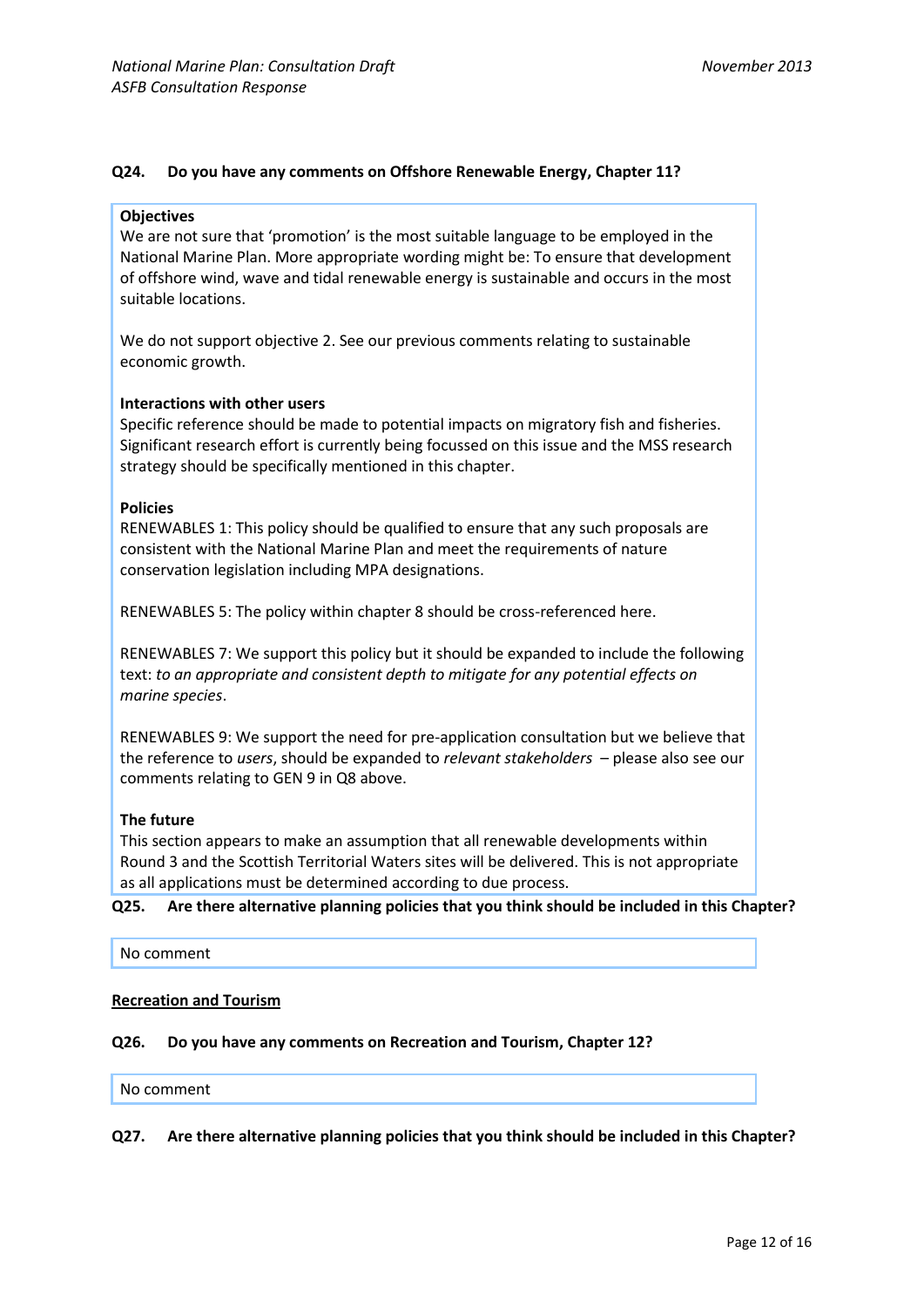No comment

#### **Transport (Shipping, Ports, Harbours & Ferries)**

**Q28. Should the NMP specifically designate national significant ports/harbours as described in Chapter 13: Marine Planning Policy Transport 2?**

No comment

#### **Q29. Do you have any comments on Transport, Chapter 13?**

See answer to Q19.

**Q30. Are there alternative planning policies that you think should be included in this Chapter?**

No comment

#### **Telecommunication Cables**

#### **Q31. Do you have any comments on telecommunications, Chapter 14?**

See answer to Q19.

#### **Q32. Are there alternative planning policies that you think should be included in this Chapter?**

No comment

#### **Defence**

#### **Q33. Do you have any comments on Defence, Chapter 15?**

No comment

#### **Q34. Are there alternative planning policies that you think should be include in this Chapter?**

No comment

#### **Aggregates**

## **Q35. Do you have any comments on Aggregates, Chapter 16?**

See answer to Q19.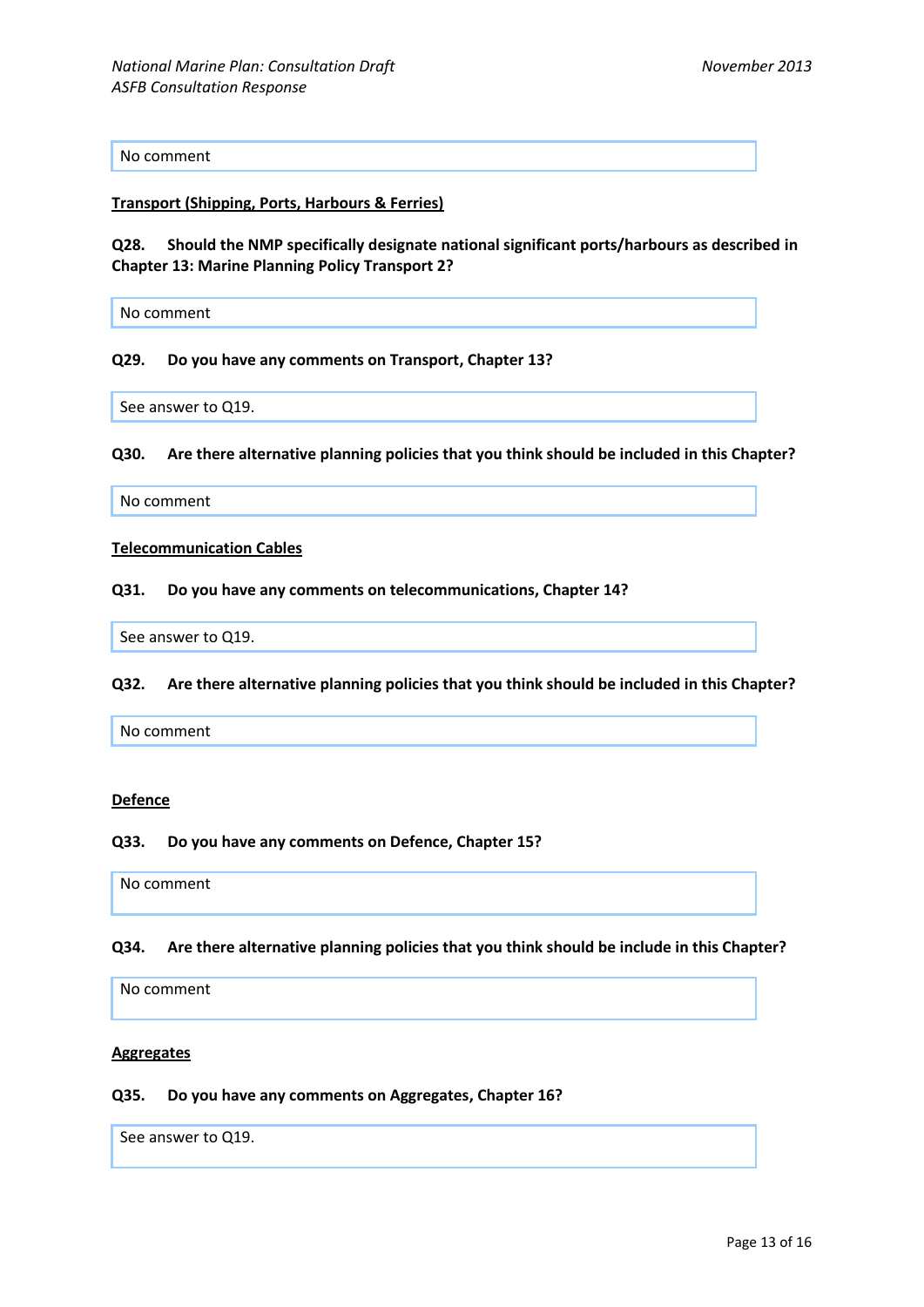## **Q36. Are there alternative planning policies that you think should be included in this Chapter?**

No comment

#### **Business and Regulatory**

**Q37. Please tell us about any potential economic or regulatory impacts, either positive or negative, that you think any or all of the proposals in this consultation may have.**

No comment

#### **Equality**

**Q38. Do you believe that the creation of a Scottish National Marine Plan discriminates disproportionately between persons defined by age, disability, sexual orientation, gender, race and religion and belief?**

Yes  $\Box$  No  $\boxtimes$ 

**Q39. If you answered yes to question 23 in what way do you believe that the creation of a Scottish National Marine Plan is discriminatory?**

No comment

#### **Sustainability Appraisal**

**Q40. Do have any views/comments on the Sustainability Appraisal carried out for the NMP?**

Please see our comments in relation to SEA in our response to Q15.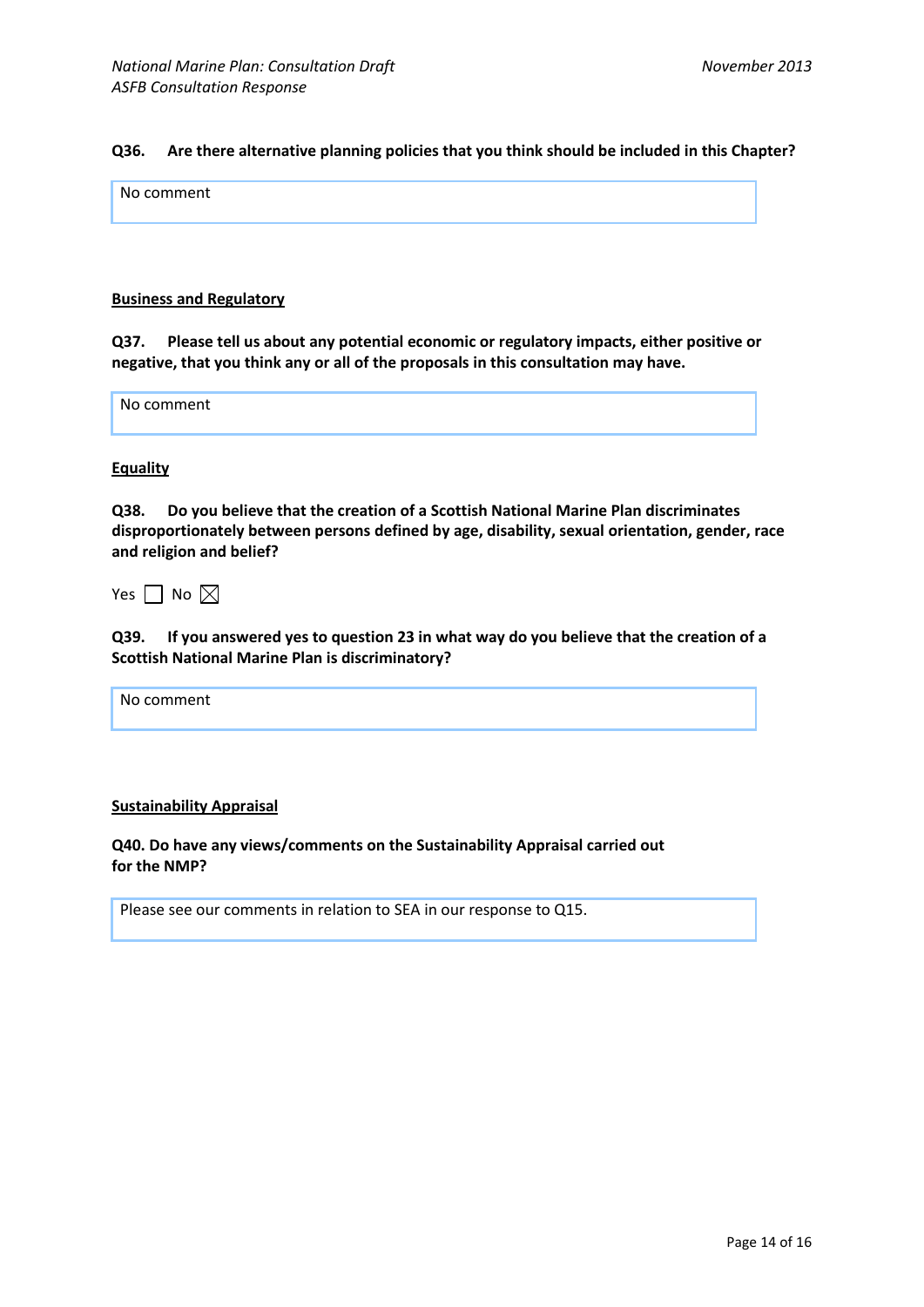## **National Marine Plan**

Consultation Draft



# RESPONDENT INFORMATION FORM

Please Note this form **must** be returned with your response to ensure that we handle your response appropriately

## *1. Name/Organisation*

| <b>Organisation Name</b>                            |                               |                            |  |  |  |  |  |  |  |
|-----------------------------------------------------|-------------------------------|----------------------------|--|--|--|--|--|--|--|
| Association of Salmon Fishery Boards                |                               |                            |  |  |  |  |  |  |  |
| Title $Mr \Box$<br>$\mathsf{Ms} \Box$<br>Mrs $\Box$ | Dr $\boxtimes$<br>Miss $\Box$ | Please tick as appropriate |  |  |  |  |  |  |  |
| Surname                                             |                               |                            |  |  |  |  |  |  |  |
| Wells                                               |                               |                            |  |  |  |  |  |  |  |
| Forename                                            |                               |                            |  |  |  |  |  |  |  |
| Alan                                                |                               |                            |  |  |  |  |  |  |  |
| 2. Postal Address                                   |                               |                            |  |  |  |  |  |  |  |
| <b>Capital Business Centre</b>                      |                               |                            |  |  |  |  |  |  |  |
| 24 Canning Street                                   |                               |                            |  |  |  |  |  |  |  |
| Edinburgh                                           |                               |                            |  |  |  |  |  |  |  |
|                                                     |                               |                            |  |  |  |  |  |  |  |
| Postcode EH3 8EG                                    | Phone 0131 272 2797           | $E$ mail alan@asfb.org.uk  |  |  |  |  |  |  |  |

## *3. Permissions* **- I am responding as…**

| <b>Group/Organisation</b><br><b>Individual</b><br>$\boxtimes$<br>Please tick as appropriate |                                                                                                                                                                                                                                                                                                                                                                                  |  |     |                                                                                                                                                                                                                                             |  |  |  |
|---------------------------------------------------------------------------------------------|----------------------------------------------------------------------------------------------------------------------------------------------------------------------------------------------------------------------------------------------------------------------------------------------------------------------------------------------------------------------------------|--|-----|---------------------------------------------------------------------------------------------------------------------------------------------------------------------------------------------------------------------------------------------|--|--|--|
| (a)                                                                                         | Do you agree to your response being made<br>available to the public (in Scottish<br>Government library and/or on the Scottish<br>Government web site)?<br>Please tick as appropriate<br><b>No</b><br><b>Yes</b>                                                                                                                                                                  |  | (c) | The name and address of your organisation will<br>be made available to the public (in the Scottish<br>Government library and/or on the Scottish<br>Government web site).                                                                    |  |  |  |
| (b)                                                                                         | Where confidentiality is not requested, we will<br>make your responses available to the public<br>on the following basis<br>Please tick ONE of the following boxes<br>Yes, make my response, name and<br>address all available<br>or<br>Yes, make my response available,<br>but not my name and address<br>or<br>Yes, make my response and name<br>available, but not my address |  |     | Are you content for your response to be made<br>available?<br>Please tick as appropriate $\boxtimes$ Yes $\blacksquare$ No                                                                                                                  |  |  |  |
|                                                                                             |                                                                                                                                                                                                                                                                                                                                                                                  |  |     |                                                                                                                                                                                                                                             |  |  |  |
| (d)                                                                                         | Are you content for Scottish Government to contact you again in relation to this consultation exercise?<br>Please tick as appropriate                                                                                                                                                                                                                                            |  |     | We will share your response internally with other Scottish Government policy teams who may be addressing the<br>issues you discuss. They may wish to contact you again in the future, but we require your permission to do so.<br>Yes<br>Nο |  |  |  |